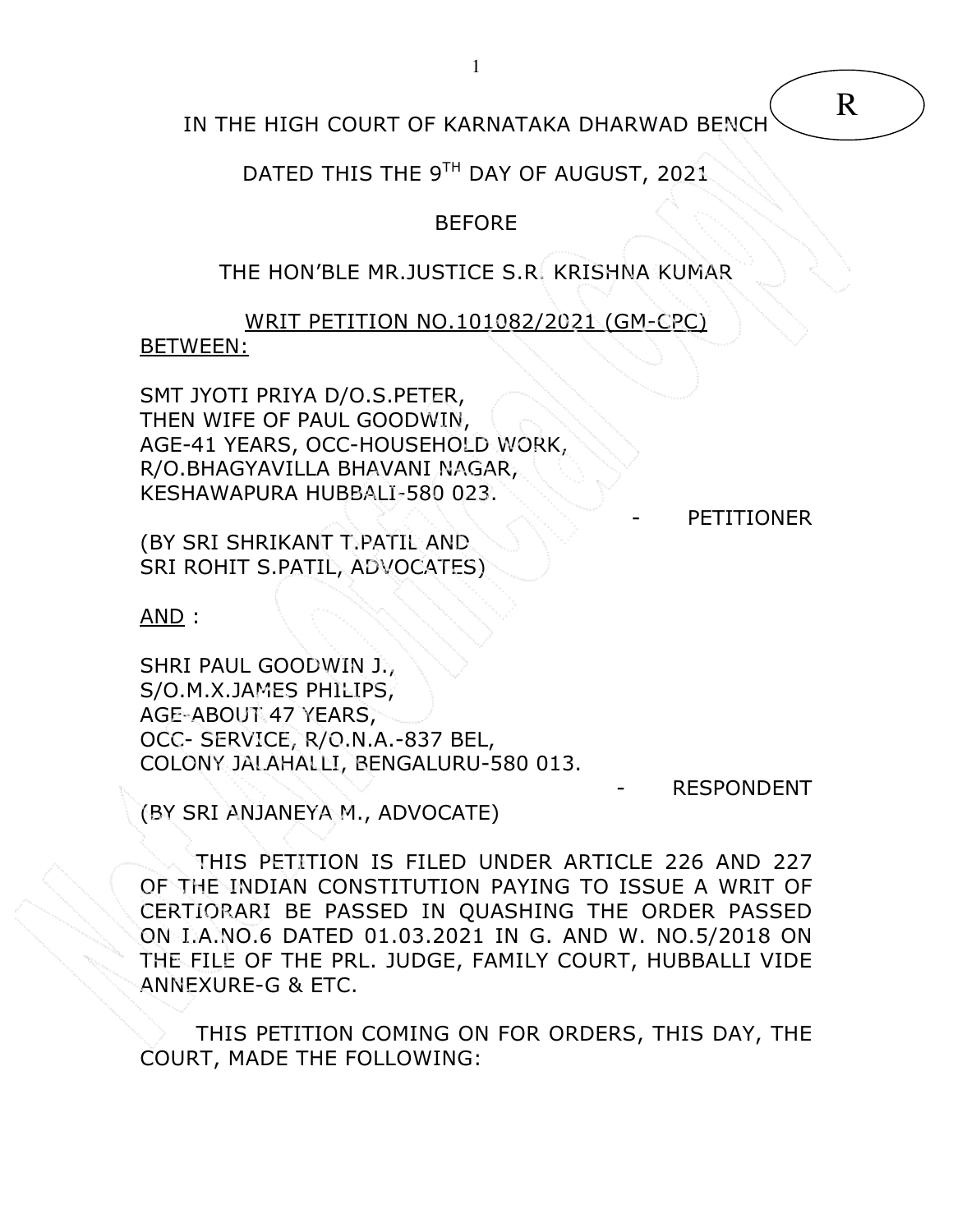## **ORDER**

This petition is directed against the impugned order dated 01.03.2021 pased on I.A.No.6 in G & WC No.5/2018 on the file of the Prl. Judge, Family Court, Hubbali, whereby the said application filed by the respondent was partly allowed by the Family Court.

2. Heard learned counsel for the petitioner and learned counsel for the respondent and perused the material on record.

3. The material on record indicates that the petitioner herein is the wife of the respondent, their marriage having been solemnized on 21.01.2005 at Bangalore. From out of the wedlock, they have a son, Nikhil Abraham, who was born on 02.11.2005 and a daughter Nathasha Joanna, who was born on 17.08.2012.

4. In the year 2015, respondent –husband filed the aforesaid petition on the file of the Family Court under Section 6, 7, 17, 25 and 26 of the Guardians and Wards Act, 1890, for declaration that he was the guardian and custodian of the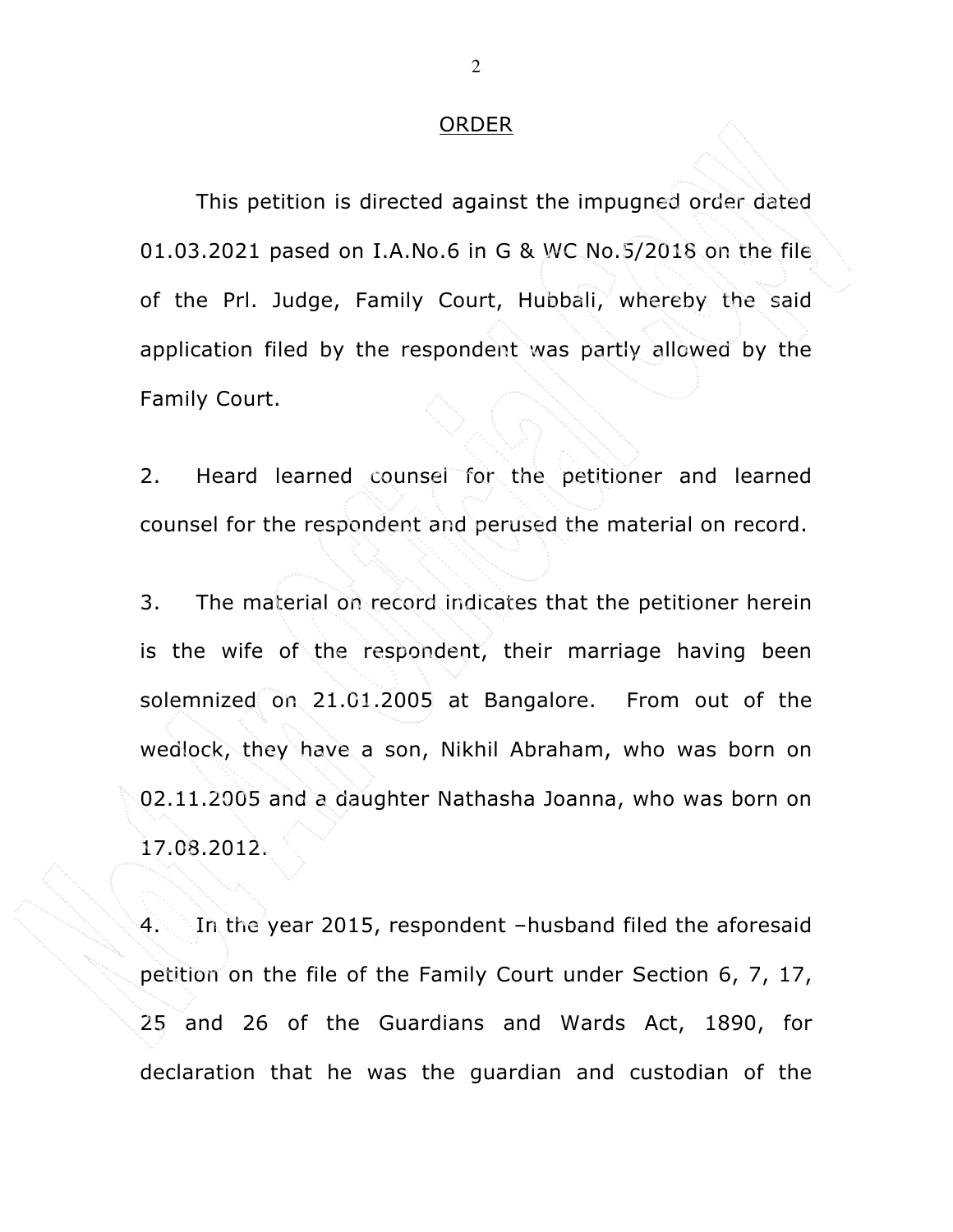minor children and for other reliefs. The said petition is being contested by the petitioner – wife. In the said proceedings, respondent filed the instant application seeking visitation rights and interim custody of the minor children. The said application having been opposed by the petitioner – wife, the Family Court proceeded to pass the impugned order partly allowing I.A.No.6 and making an interim arrangement with regard to the interim custody and visitation as can be seen from the operative portion of the impugned order, which is assailed by the petitioner – wife in the present petition.

5. Though several contentions have been urged by both sides in support of their respective claims including making allegations counter allegations against one and another, a perusal of the impugned order passed by the Family Court will indicate that the Family Court has taken into account the well settled principle of law that in matters relating to child custody, welfare of the child is of paramount consideration and having regard to the fact that the minor children were presently in the custody of the petitioner –wife, the Family Court has proceeded to pass the impugned order making certain interim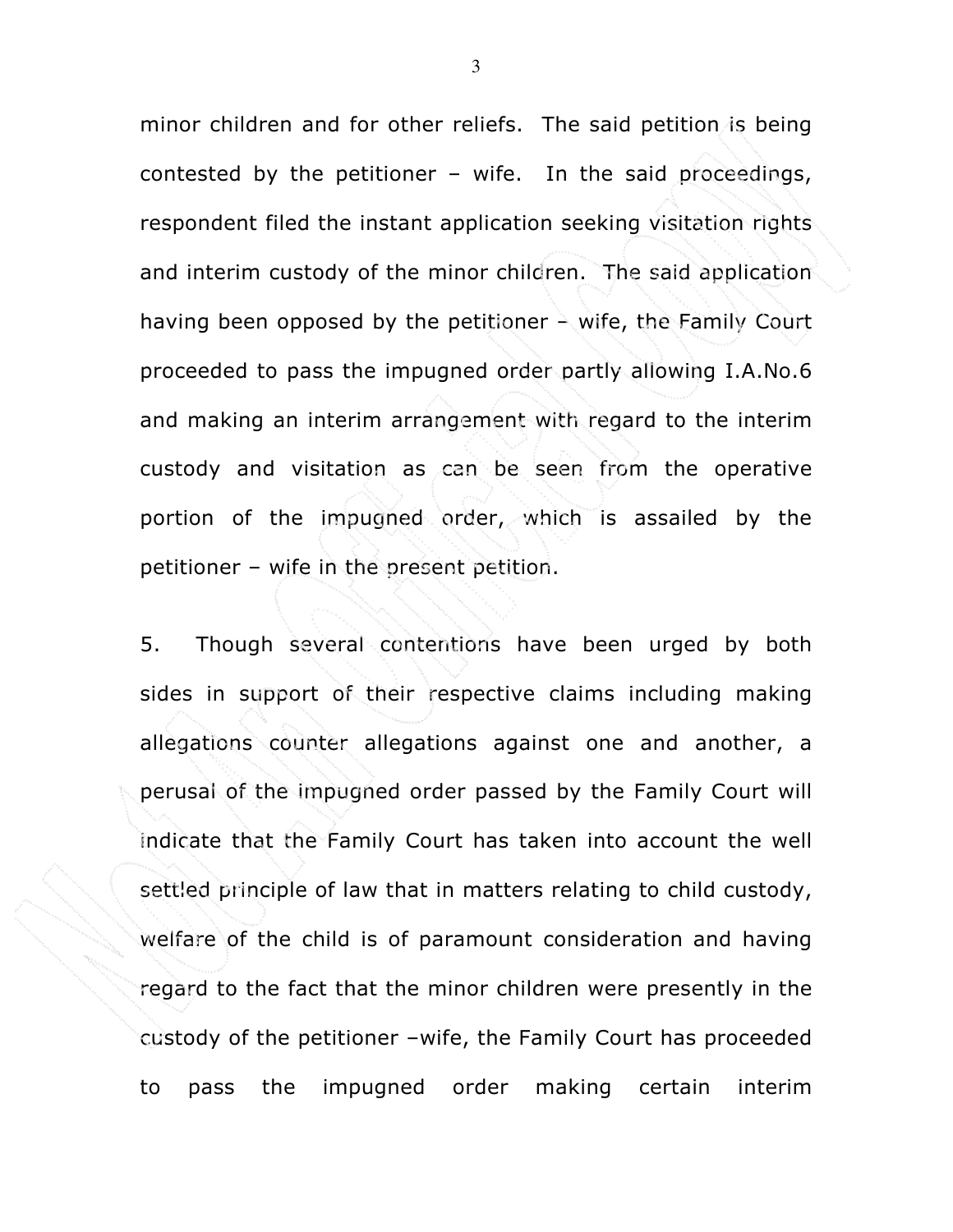arrangements with regard to custody and visitation rights in favour of the respondent – father by adopting the principle of shared parenting which is essential for the well being of the children. Upon reconsideration and re-evaluation of the entire material on record, I am of the considered opinion that the impugned order passed by the Family Court does not suffer from any illegality, or infirmity, which has occasioned failure of justice warranting interference by this Court in the present petition under Article 227 of the Constitution of India.

6. Accordingly, I do not find any merit in the petition and the same is hereby *dismissed*.

7. Before parting, it is necessary to state that there has been substantial increase in matrimonial cases over the last three decades and invariably, in every case where minor children are involved both spouses fight bitter battles regarding guardianship, custody and visitation. So also, in every case, applications are filed by the non-custodial parent for interim custody during the pendency of the litigation between the spouses. The Family Courts and Courts dealing with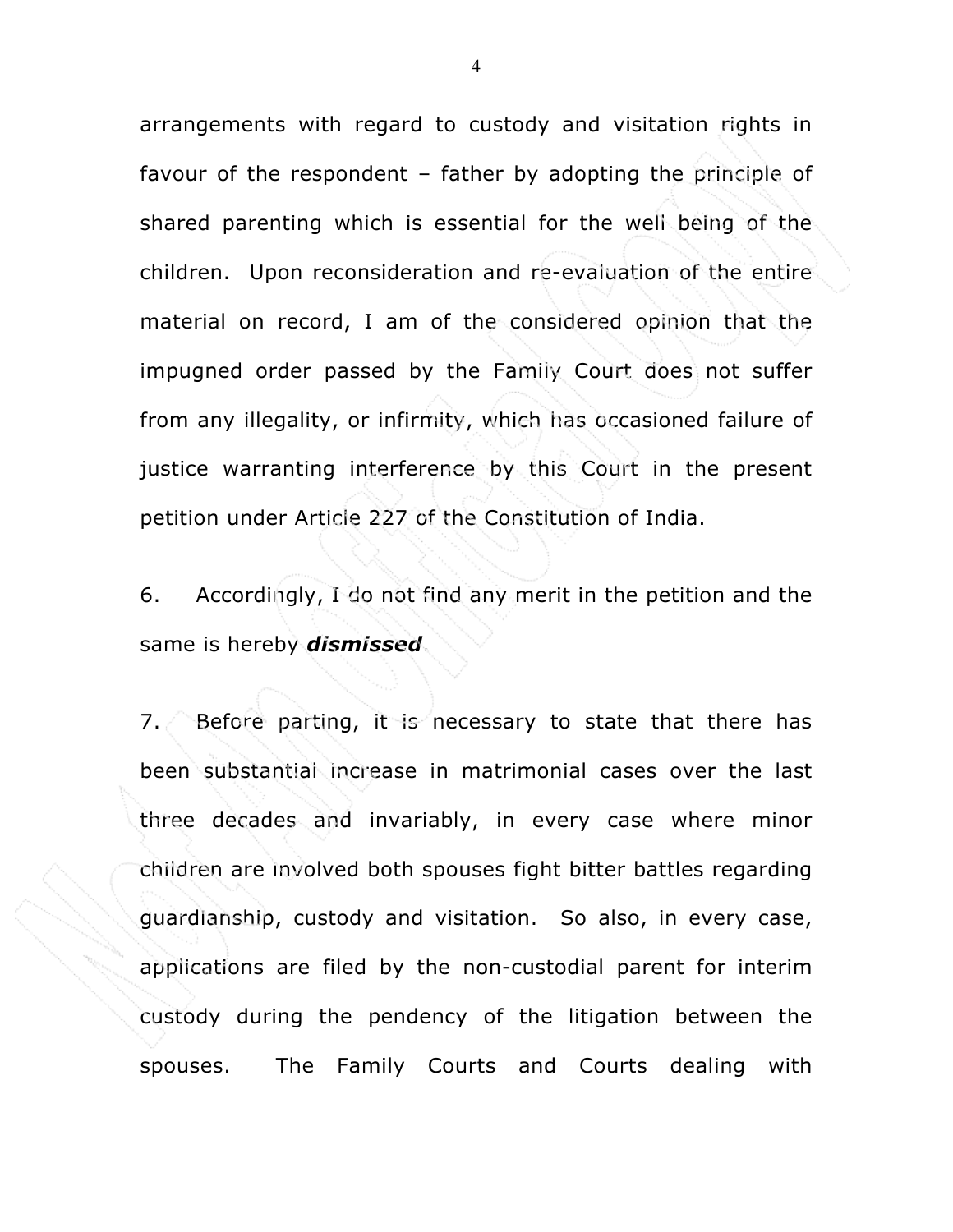matrimonial matters are flooded not only with disputes between husband and wife, but Courts are also called upon to adjudicate upon interlocutory applications filed for interim custody and shared parenting, which has now become the norm compared to earlier times when custody of the minor children would remain only with the custodial parent and the non-custodial parent would be deprived of the company of the minor child which would impact and affect the welfare and overall well-being of the minor child.

8. While the principles relating to custody and guardianship of minor children are well settled by several decisions of various courts including the apex court and this court, invariably, in all matrimonial disputes where the question/issue regarding child custody is also in dispute, either both parties file applications seeking interim custody/visitation rights, in respect of the minor children. Due to several reasons, the family courts and the trial courts are not in a position to consider and dispose of the said interlocutory applications in relation to child custody and such applications are usually decided after a long lapse of time during the pendency of matrimonial proceedings. In this context, it is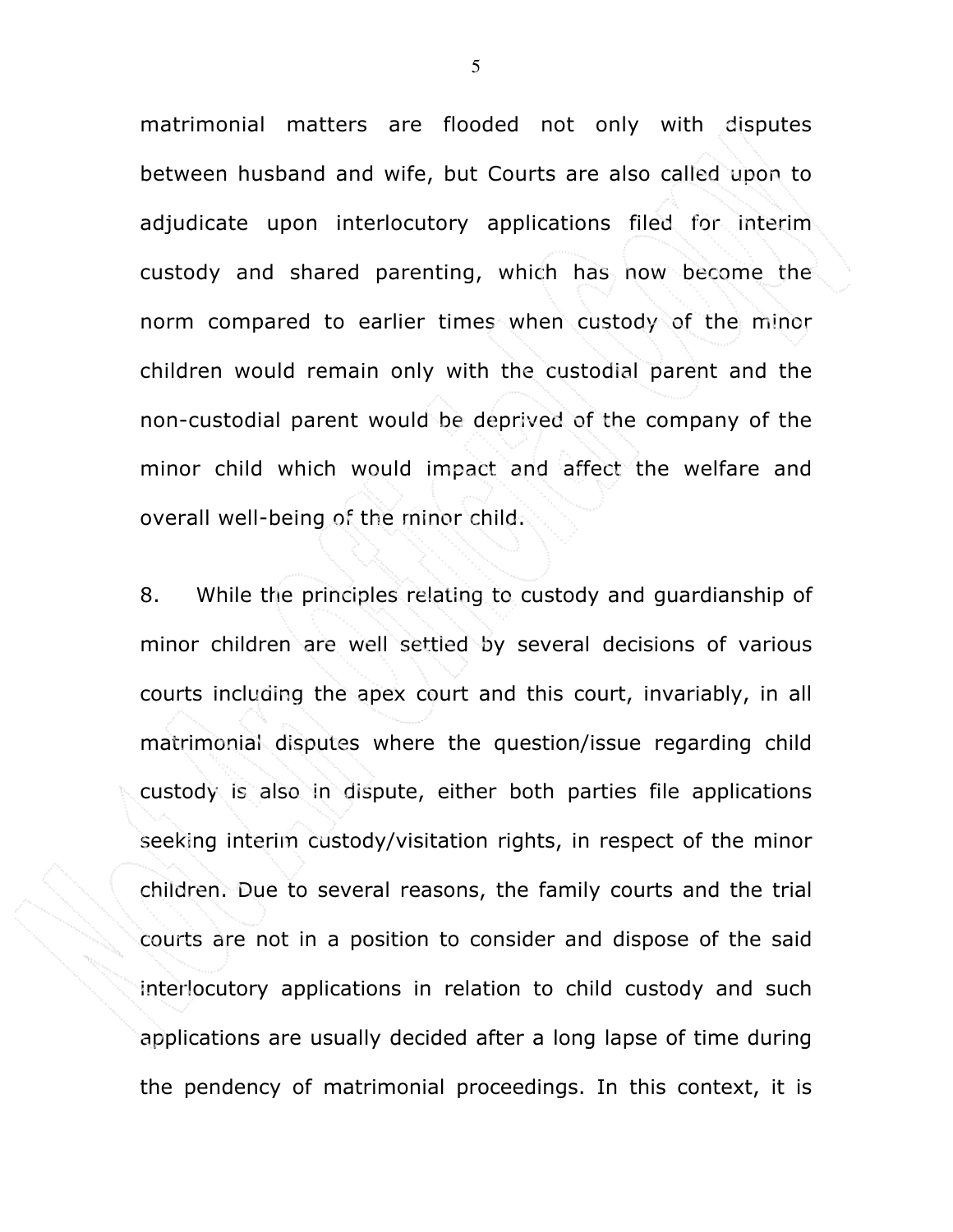relevant to state that since the welfare of the child is of paramount consideration and the court functions both as the guardian and custodian of minor children involved in a matrimonial dispute, it is imperative that all courts should endeavour to make interim arrangements with regard to interim custody/visitation rights during the pendency of proceedings, irrespective of whether any interlocutory application for interim custody/visitation/shared parenting has been filed or not by either party. It is also to be stated that the existing statutory provisions in relation to interim custody of minor children do not provide sufficient guidance for the trial courts in dealing with interim custody or visitation rights or shared parenting.

9. Under these circumstances, I deem it just and appropriate to issue the following broad guidelines to all family and trial courts while dealing with issue relating to interim custody and visitation rights of minor children.

10. In cases dealing with the custody of the child in divorce proceedings, the law is well established, with the multiple courts including the Supreme Court deciding on such matters. The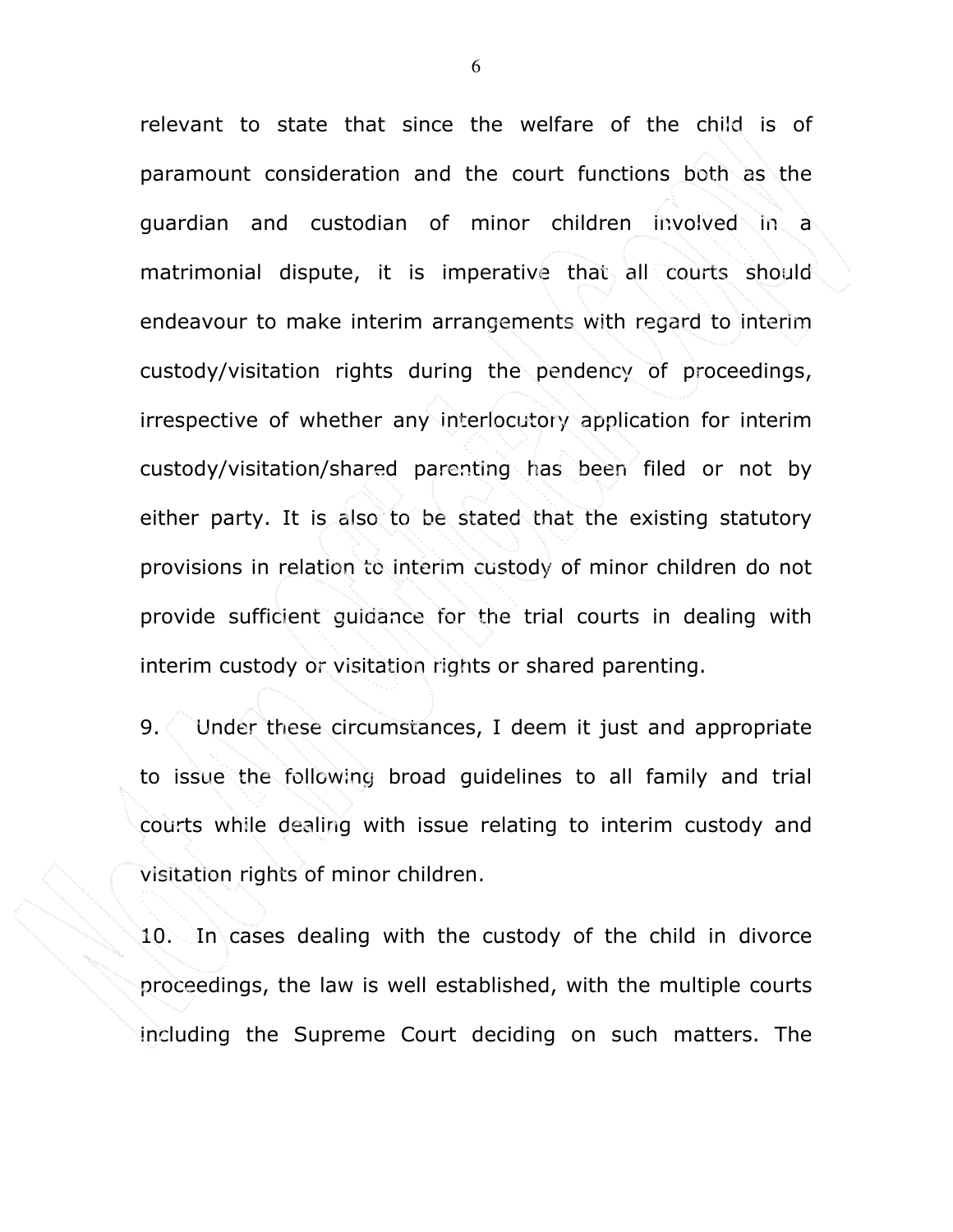following are important cases to be noted regarding the principles

and directions to be adhered to, for custody of minors:

- YashitaSahu v. State of Rajasthan (2020) 3 SCC 67
- AmyraDwivedi v. AbhinavDwivedi and Anr. (2021) 4 SCC 698
- Gaytri Bajaj v. JitenBhalla (2012) 12 SCC 471
- Gaurav Nagpal v. SumedhaNagpal (2009) 1 SCC 42
- MoitraGanguli v. JayanthGanguli (2008) 7 SCC 673
- HoshiamShavakshaDolikuka v. ThrityHoshieDolikuka (1982) 2 SCC 577
- Soumitra Kumar Nahar v. ParulNahar(2020) 7 SCC 599
- Kumar V. Jahgirdar v. ChethanaRamatheertha (2004) 2 SCC 688
- Mohan Kumar Rayana v. Komal Mohan Rayana (2007) 14 SCC 357

However, the courts have not laid down decisive directions on interim custody applications and the principles to be followed in such situational circumstances.

11. In light of the same, the present order shall be supplemented with directions to be followed by the family courts, so as to ensure smooth, effective and speedy disposal of such interim custody applications.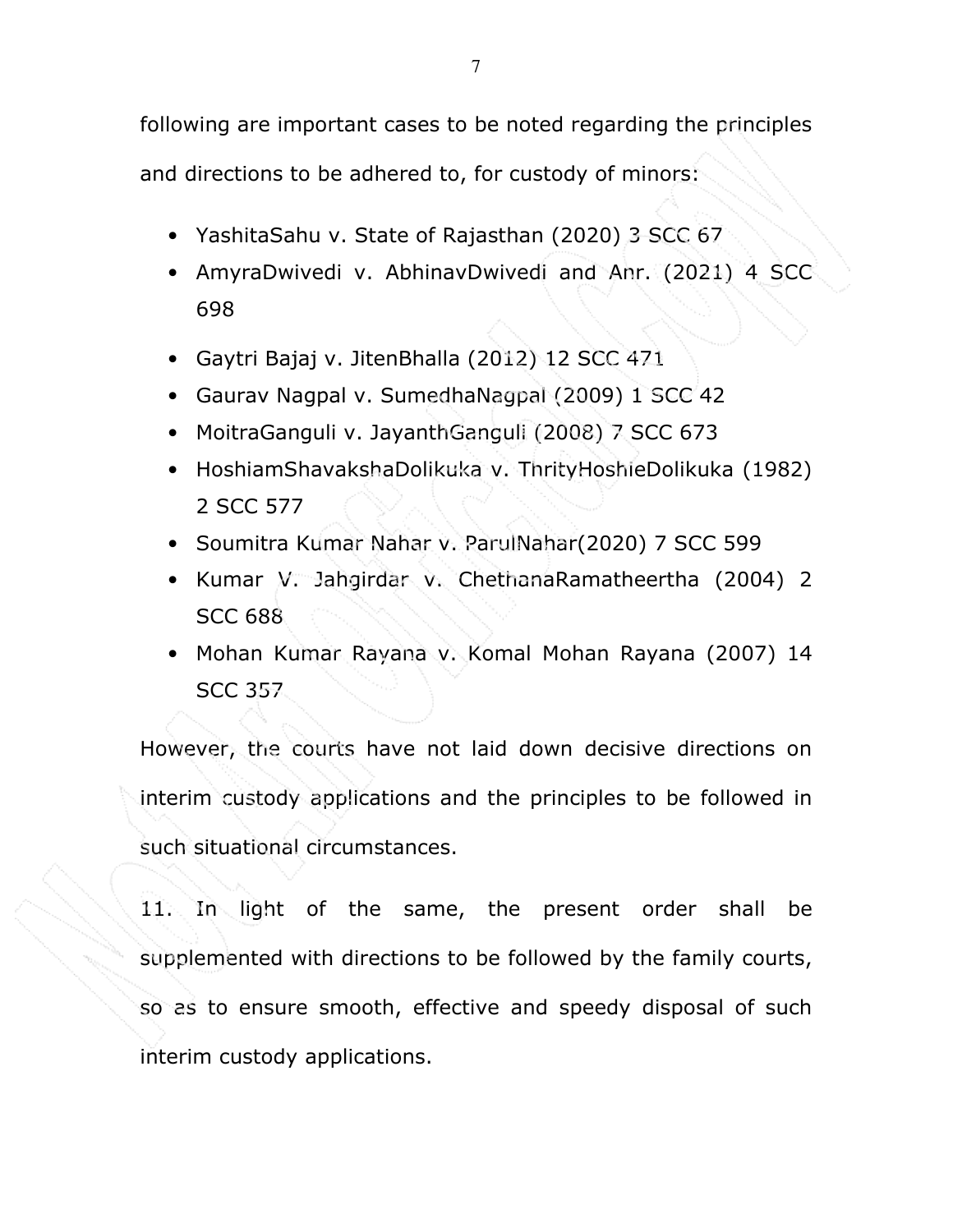12. The following legal principles have been enunciated in various cases before the Apex Court and other High Courts and shall serve as guidelines for interim custody orders by the family courts:

- 1. The separation of the minor from the parent during the pendency of the case is detrimental to the welfare of the child.
- 2. Notwithstanding allegations made by either party, interim custody applications must be decided on the sole basis of the welfare of the child.
- 3. There exists no indefeasible right to deny custody of either parent of the minor.
- 4. Whenever such interim custody applications are filed, the respective family courts must dispose of such cases within a reasonable time period of not more than thirty days.

13. The first principle encompasses the basic human right of the minor to have the love and affection of both parents. A young child cannot be denied the care, affection, love or protection of either parent solely because the parents are at wit's end with each other (filing for divorce). He/she cannot be tossed around from one parent to the other as this may have traumatic and psychosomatic effects on the child. Sufficient visitation rights (if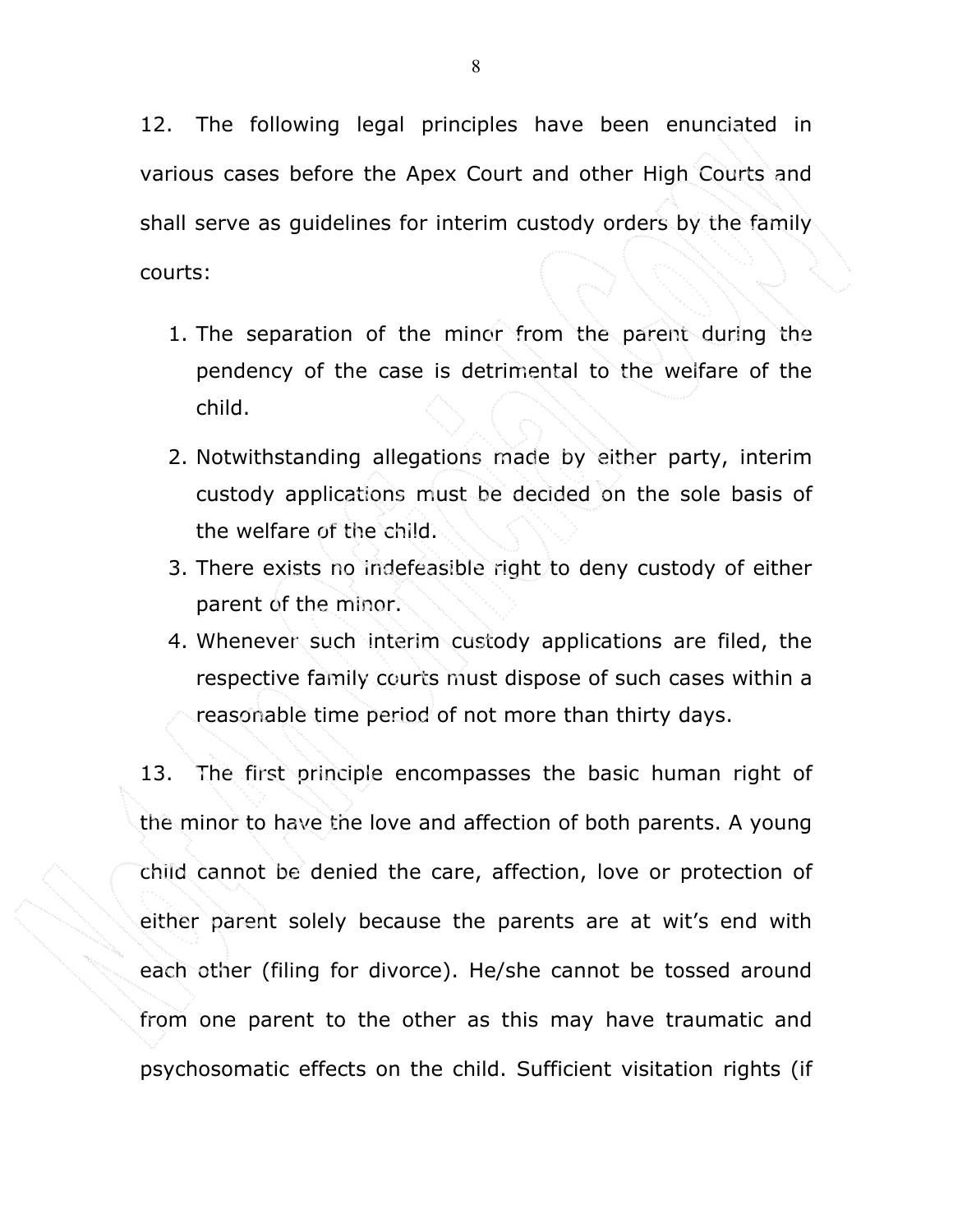they are in the same town or city)/contact rights (if they live in different states or countries) are to be granted to the parent who is not given interim custody of the minor, because it is important in ensuring that the minor does not lose social, physical and psychosocial contact with this parent who is not in interim custody. It is in the best interests of the child for the parents to equally share parental responsibility while determining the best interests of the child. This principle of the importance of both parents for the minor has been cited in various cases including Yashita Sahu v. State of Rajasthan, Amyra Dwivedi v. Abhinav Dwivedi and Anr. and Vikas Agarwal v. GeetiMathur.

14. With respect to the second principle, the Supreme Court has laid down that the only consideration when it comes to the custody of the minor is his/her welfare. The court shall have to deal with conflicting demands from either parent but insofar as the interim custody order is concerned, the rights of either parent are not relevant in such custodial adjudication and neither are their allegations against one another.

15. Per contra, what is of paramount importance while exercising the court's jurisdiction, is the welfare of the child. The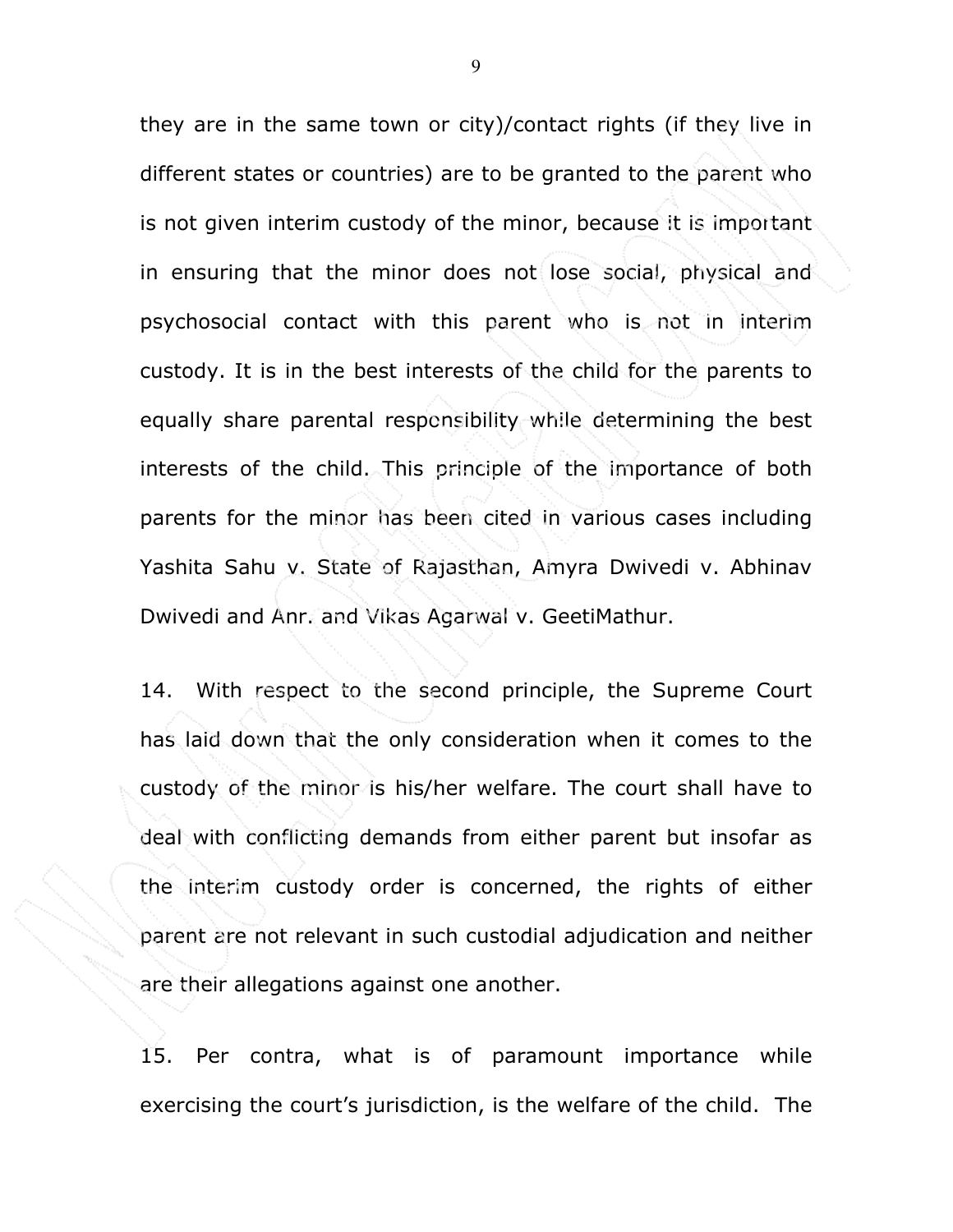welfare and interest of the child becomes the determining factor for the court's granting of custody. This includes the child's contentment, health, education, intellectual development and favourable surroundings which are to be given due weightage, but the child's moral and ethical values are as important, if not more so, than the aforementioned physical comforts. Application of this principle must exist in interim custody orders to protect children in broken homes and ensure that they are looked out for.

16. This principle that prioritizes the welfare of the child has been cited in various cases including but not limited to Gaytri Bajaj v. Jiten Bhalla, Gaurav Nagpal v. Sumedha Nagpal, Moitra Ganguli v. Jayanth Ganguli and Hoshiam Shavaksha Dolikuka v. Thrity Hoshie Dolikuka.

17. The third principle rejects the idea of an indefeasible right to deny a parent custody of the minor. The view of one spouse alone, cannot be the only thing taken into consideration. Only in extreme circumstances can a parent be denied visitation rights/ contact and the reasons must be assigned for the same. No one parent can claim a superior right to retain custody of the minor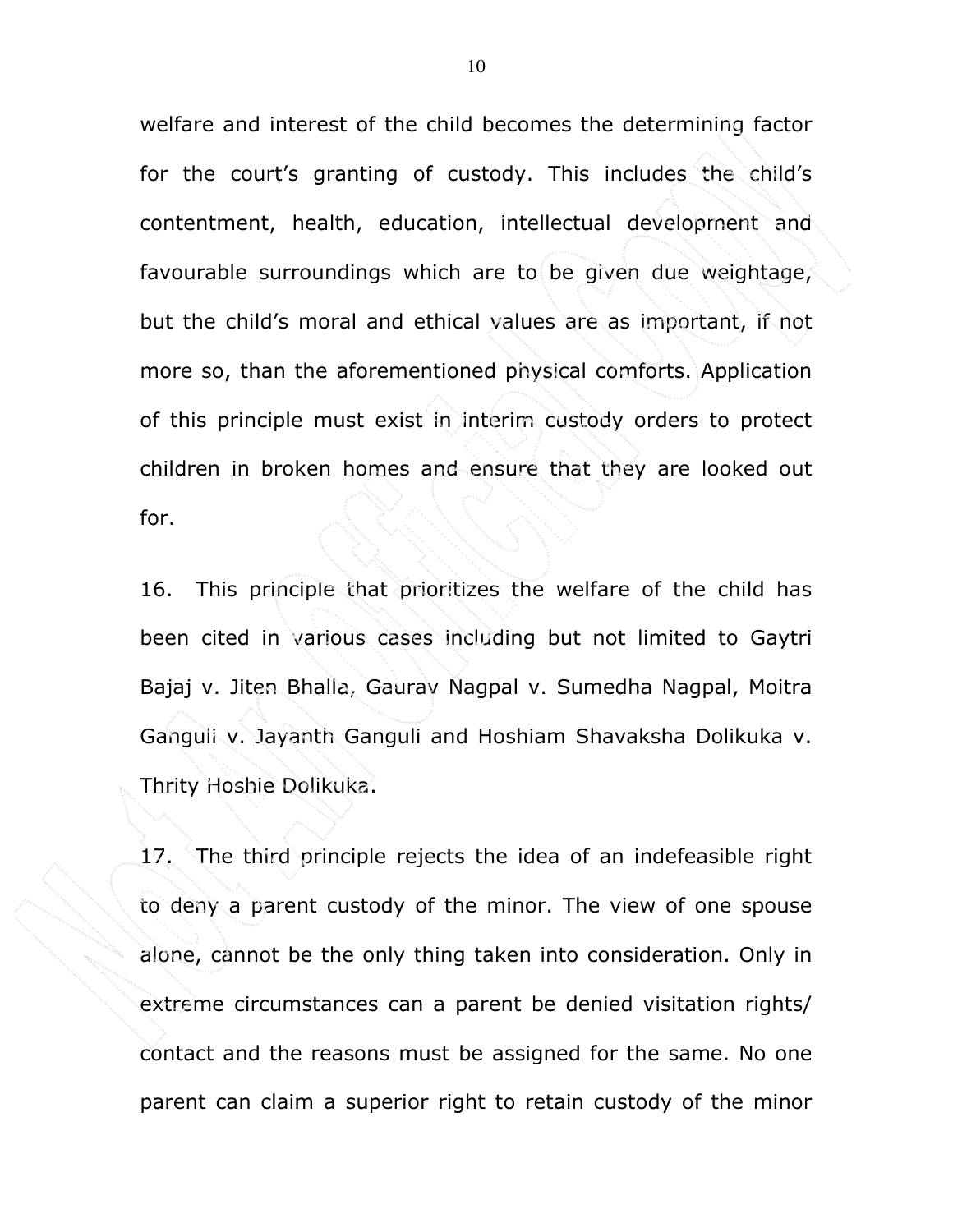as such generalizations harm the needs of the child which is to have both parents in their life. During the pendency of the case, interim custody must be shared, in that visitation/contact rights to the party not in interim custody cannot be arbitrarily rejected. This principle is enunciated in the aforementioned Amyra Dwivediand Yashita Sahu cases, Soumitra Kumar Nahar v. Parul Nahar, and Kumar V. Jahgirdar v. Chethana Ramatheertha.

18. The need for speedy disposal of such interim custody applications is emphasized in the fourth principle. In the interests and welfare of the minor, the interim custody applications must be disposed of quickly by the family courts so as to reduce the burden and emotional toll on the minor. Delay in such decisionmaking causes a deprivation of the rights of the child of love and affection his/her parents, where the child pays a heavy price for not fault of their own, which cannot be compensated for monetarily or otherwise, at any stage. Such expeditious disposal helps ensure that there is clarity in the terms of interim custody and visitation/contact rights during the pendency of the case. Keeping this in mind, the family courts are to dispose of such interim custody applications within a reasonable time period of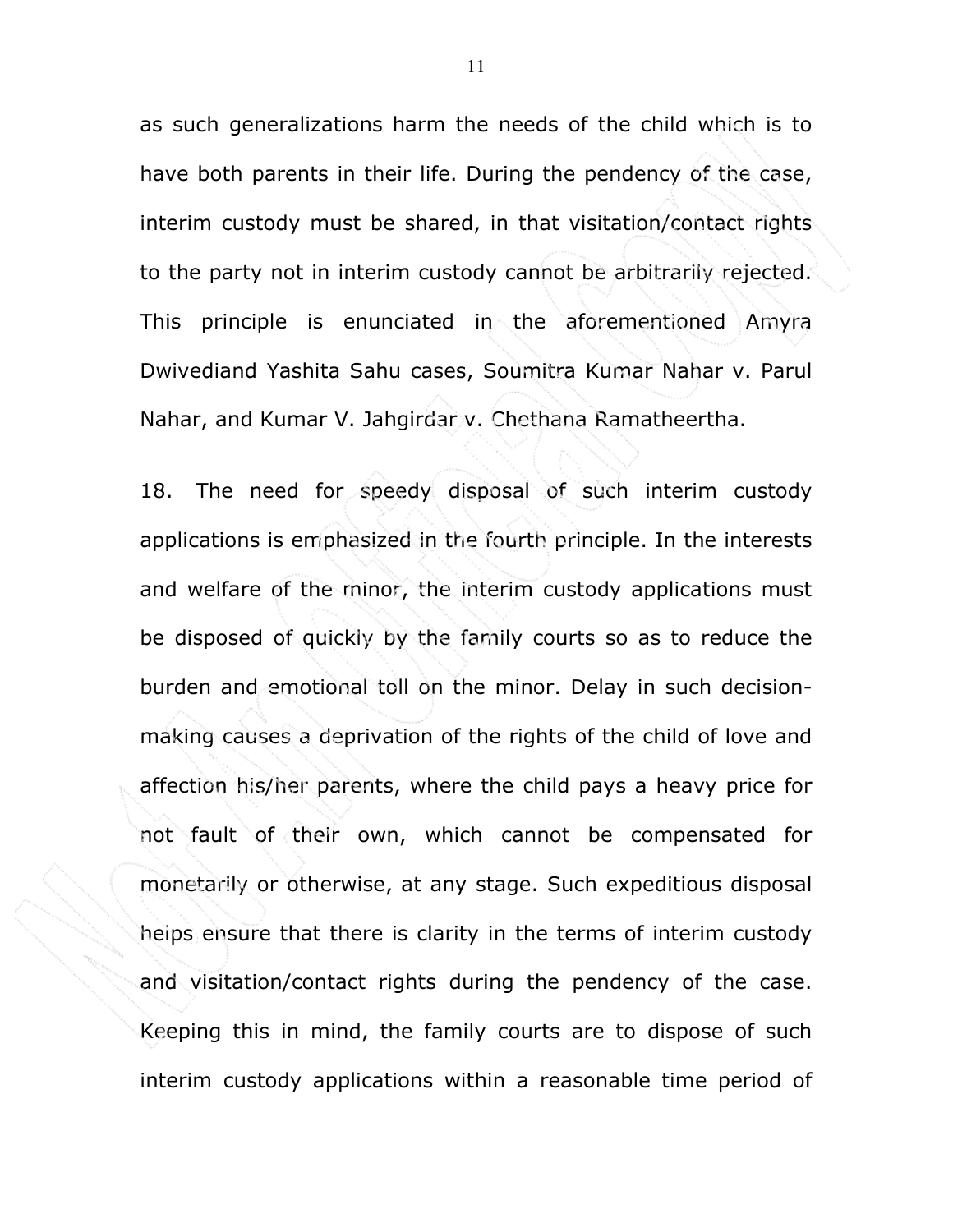30 days. The principle of expeditious disposal of interim child custody application cases is highlighted in the case of Mohan Kumar Rayana v. Komal Mohan Rayana, the Soumitra Kumar Nahar case and Amandeep Randhawa v. Jehangir Salim Abdulla.

19. While considering the interim measures, especially when parents are residing in 2 different states, it would be advisable to permit the non-custodial parent to have physical visitation rights at-least once in 15 days for at least 2 days including a day/night exclusively with such parent. In this regard, certain restrictions may be imposed on non-custodial parent such as not to take the child away from jurisdiction of the Court without the permission of the Court. This will enable the child to maintain its connect/ reconnect to the kith and kin of the non-custodial parent. Of course, in cases of non-custodial parent living abroad, various kinds of contact right such as speaking over phone/video can be adopted.

20. The rights of the non-custodial parent is intertwined and integrated with the rights of the child and therefore, the child has the right to be with the non-custodial parent for equal number of days as with the custodial parent during holidays, festivals,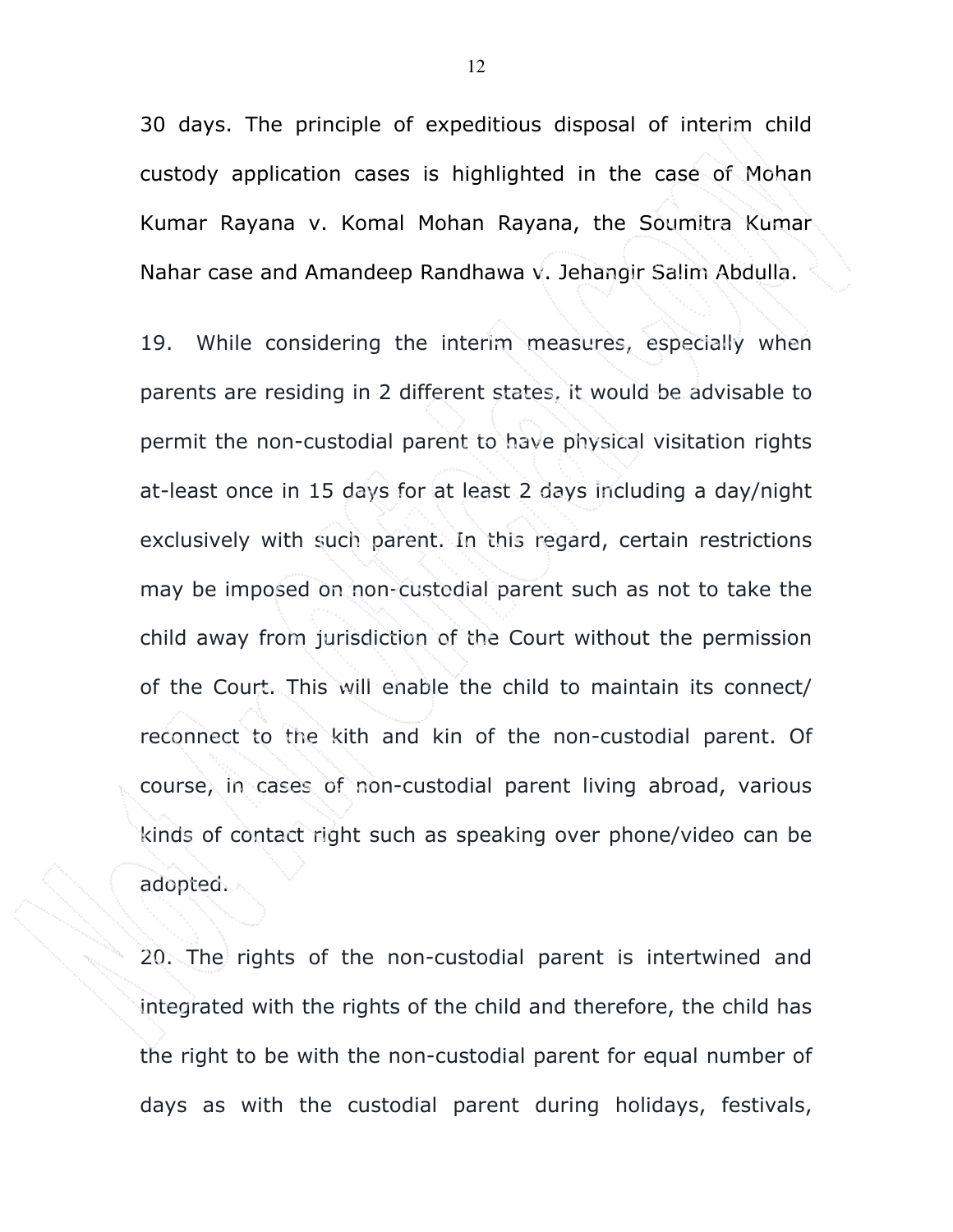birthdays and other important family functions. The child may also be permitted to accompany the non-custodial parent if they are residing outside the state/ country with an undertaking to submit travel plan.

21. The Court being the parens patriae (parent of the nation) has onerous duty to ensure that the right of the child is not abused and to protect the right of the child and ensure that the custodial parent does not use the child as a pawn to gain any advantage against the adversary in the litigation. The approach of the Court has to be holistic wherein emotional, physical, psychological and social development of the child has to be considered since the health of the child is paramount.

22. We have also heard instances where the custodial parent transgressing on the video interaction right of the non- custodial parent in not allowing the child to interact with the parent with free will. This would frustrate the rights of the child as well and in this regard. In such circumstances, the Family Courts should oversee the modalities of the contact rights of the child and ensure that the same is accomplished by directing the custodial parent to appear at a fixed time before the mediation centres and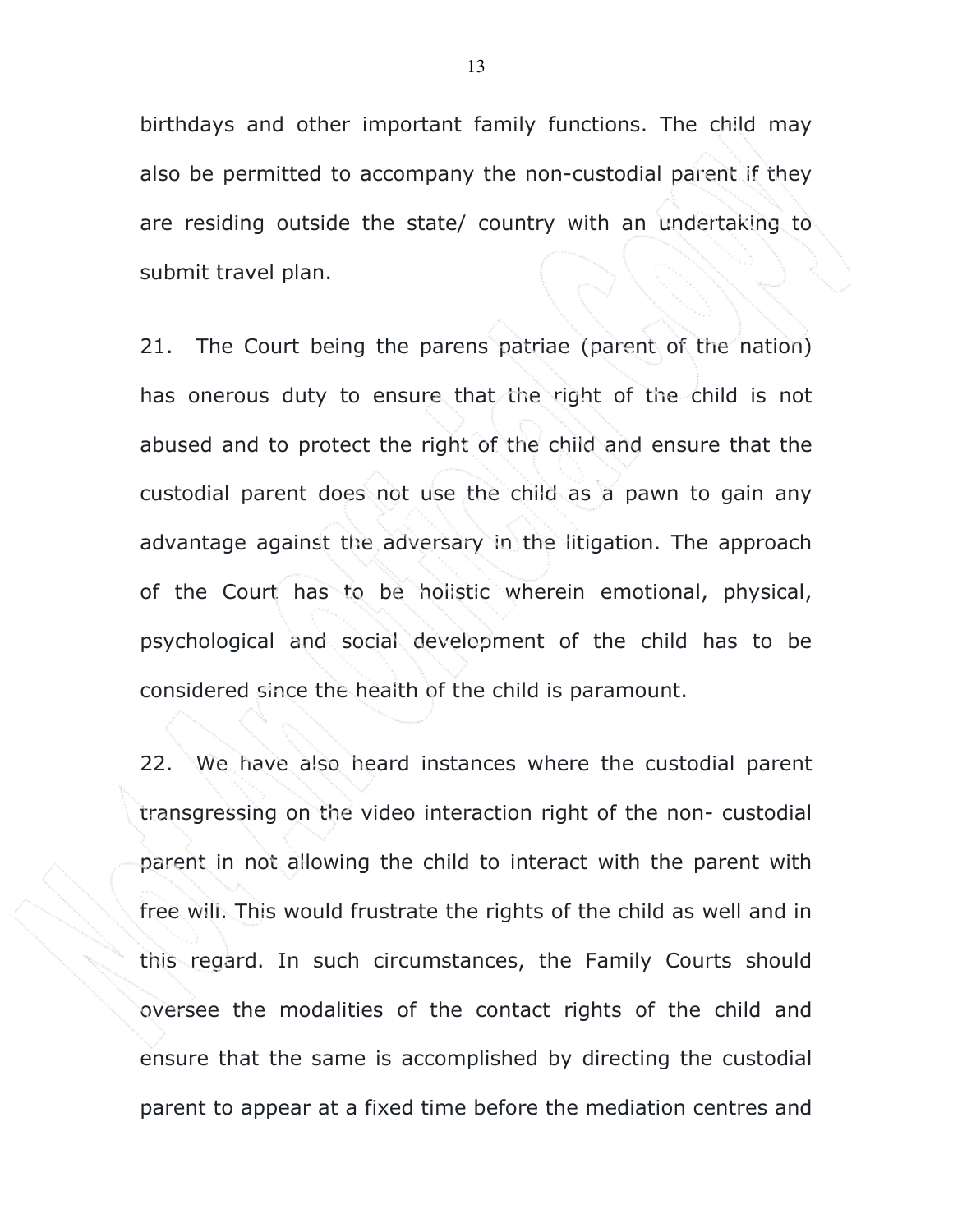take the assistance of mediators in facilitation of this exercise. It is true that, the child may be involved in other activities in these hours, but that right will have to give way to the more important right of the child which is to be in contact with non-custodial parent.

23. It is a well-known and a well-settled principle that character building is an essential part of a child's growth and in this process, parents are the facilitators and in the absence of any one of the parent interacting with the child, the child would become that much unfortunate and deficient.

24. In this general factual scenario, the Division Bench of our High Court has held in Savitha Seetharam vs. Rajiv Vijayasarathy Rathnam (2020 SCC OnLine Kar 2747 in M.F.A. 1536/2015 c/w M.F.A. 137/2015 decided on 11.09.2020) regarding recognizing the rights of the child in various nations and laid emphasis on various facets of parenting plan such as preference of the child, visitation and custody of children and upon referring to catena of judgements, indicated the sustainable growth of the child and further recognized the equal parenting rights including visitation rights and came to the ultimate conclusion that parenting plan is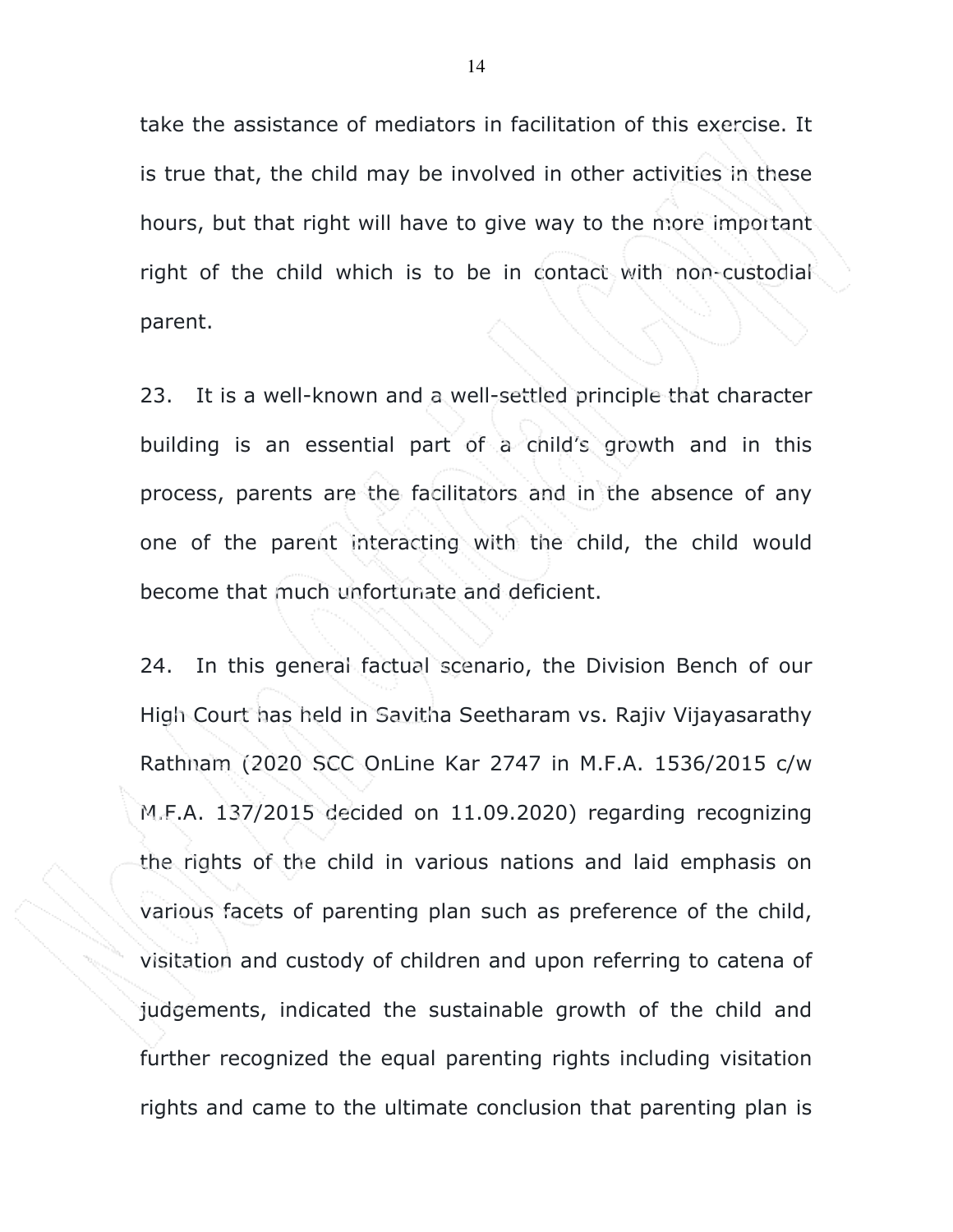very much required. In fact, the Division Bench also exclusively interviewed the child and passed necessary orders thereon.

25. It is also submitted at the Bar that, some custodial parents are taking advantage of the pandemic situation and denying the rights of the child with non-custodial parent by adopting dubious methods to distance the child from the non-custodial parent which ultimately may result in catastrophic consequences. It is in this regard that, the Family Courts are directed to ensure that the custodial parent does not misuse the situation and deny the rights of others having regard to the long pendency of the Family Court matters and the gaps between the hearing dates. The Family Courts shall notice these irregularities of the custodial parent, if the same is brought before the Court and pass suitable orders in the interest of the child.

26. The Family Court shall also explore the possibility in suitable cases upon preliminary enquiry to handover the interim custody of the child to the non-custodial parent, who could conveniently carry out online classes from other destination so that the rights of the child are well exercised and protected. This methodology has to be exercised as extraordinary innovative